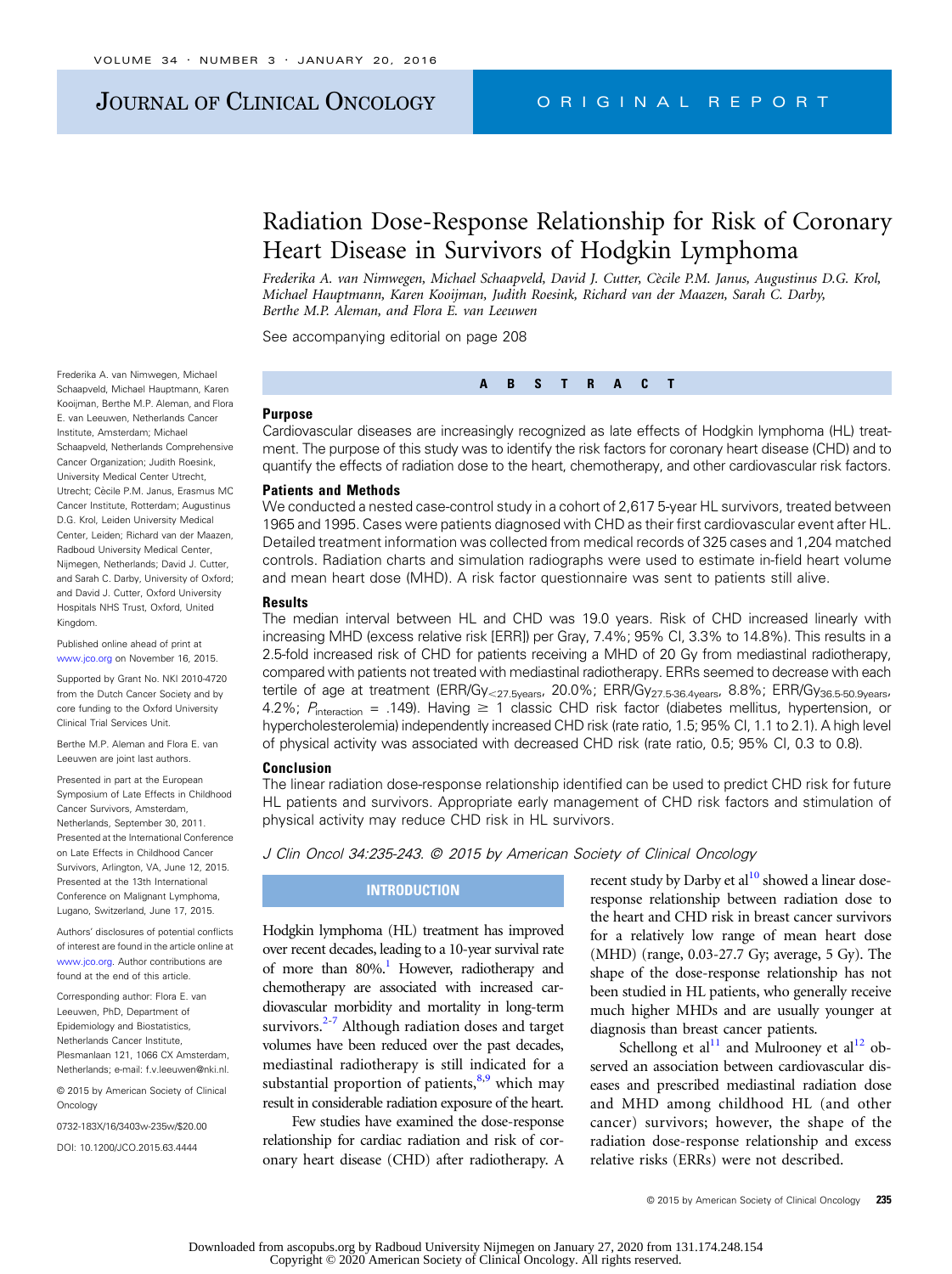In addition to the shape of the dose-response relationship, the roles of established cardiovascular disease risk factors and lifestyle on CHD risk have rarely been studied among HL survivors.<sup>[4](#page-7-0),[5](#page-7-0),[13](#page-8-0)</sup> Therefore, the aim of this study was to assess the shape of the doseresponse curve for cardiac radiation dose and the risk of CHD in adolescent and adult HL survivors and to investigate the role of chemotherapy, lifestyle, and other established cardiovascular disease risk factors.

# PATIENTS AND METHODS

#### Study Population

We conducted a nested case-control study in an existing cohort  $(N =$ 2,617) of HL survivors treated in the Netherlands between 1965 and 1995. The cohort was derived from hospital-based cancer registries of four large university hospitals and one cancer center. Details on patient selection and data collection have been published previously.<sup>2,[7](#page-7-0)[,12](#page-8-0),[14-17](#page-8-0)</sup> Patients were eligible for this study if (1) they survived  $\geq$  5 years after HL diagnosis; (2) they were diagnosed with HL before the age of 51 years; (3) HL was their first primary malignancy, except for nonmelanoma skin cancer or carcinoma in situ of the cervix uteri or the breast; and (4) radiotherapy for HL was the only radiotherapy given to the neck or trunk before the cutoff date, which was defined as the date of CHD for the cases or the date of HL diagnosis plus a time interval equal to the interval from the date of HL diagnosis to the date of CHD diagnosis of the corresponding case for matched controls.

#### Cases and Controls

Cases  $(n = 325)$  were patients who developed CHD in the form of either symptomatic myocardial infarction or angina pectoris requiring intervention (Common Terminology Criteria for Adverse Events, version 4.0, grade  $\geq$  2; Appendix Text A1, online only)<sup>[18](#page-8-0)</sup> as their first clinically significant heart disease. Cases were identified from medical records or postal questionnaires completed by their general practitioners. Follow-up was complete up to October 2013. For each case with CHD, we attempted to select four controls from the cohort, individually matched on sex, age at HL diagnosis ( $\leq 1$  year), and date of HL diagnosis ( $\leq 3$  years). Controls had to be free of any cardiac disease grade  $\geq 2$  at the cutoff date. In total, 1,204 controls were matched to the cases.

#### Data Collection

Detailed information on treatment (including radiation doses and fields and cumulative doses of cytotoxic drugs), medical history, medication use, smoking, and established cardiovascular risk factors at both diagnosis of HL and during follow-up was collected from medical records and radiation charts. In addition, a questionnaire on established cardiovascular risk factors and lifestyle was mailed to all patients still alive in 2013 ( $n = 475$ ) in three of the five centers (response rate, 70%). Patients were defined as having a risk factor when the risk factor concerned was diagnosed before CHD or the cutoff date. The ethics review board of the Netherlands Cancer Institute approved this study.

#### Mean Heart Dose

The MHD was assessed using the percentage of cardiac volume within field (%CVWF) method $19$  and converted to equivalent dose in 2-Gy fractions  $(EQD2).<sup>20</sup>$  $(EQD2).<sup>20</sup>$  $(EQD2).<sup>20</sup>$  We recently showed that this method gives reliable MHD estimates for our patient population and compares well with MHD based on computed tomography  $(CT)$ -based dosimetry.<sup>[19](#page-8-0)</sup> We outlined the cardiac contour on the HL simulation radiographs to obtain the %CVWF. Additional details can be found in Appendix Text A2.

When original radiotherapy charts were unavailable, information about radiotherapy, including dates, anatomic areas, dose, fractionation, and treatment energy, was abstracted from clinical notes. We assigned an average %CVWF to radiation-treated patients for whom no simulation radiographs were available and an average prescribed dose to patients for whom no prescribed dose was available ( $n = 473$ , including 105 cases), on the basis of hospital, treatment period, and sex.

#### Statistical Analysis

Odds ratios for CHD for different levels of each factor were calculated using conditional logistic regression on sets of individual cases and their matched controls, and were interpreted as rate ratios (RRs). The Wald method was used to calculate 95% CIs for factors with two levels. The amount of information in each category, including the reference category (so-called floating absolute risks), was used to calculate 95% CIs for factors with more than two levels. $21$  Multivariable regression was used to assess and control for confounding and to evaluate interactions between radiation dose and other factors.

The dose-response relationship was estimated by modeling the CHD rate as  $K_m(1 + \beta d)$ , where  $K_m$  is a constant specific to each matched set,  $\beta$  is the ERR of CHD per unit increase in dose, and d is the MHD of an individual patient. Nonlinearity was evaluated by including an exponential term:  $K_m[1 + \beta d \cdot exp(\delta d)]$ . Goodness of fit was assessed by likelihood ratio tests. Interactions were evaluated using interaction terms and likelihood ratio tests. Approximate cumulative incidence of CHD for categories of MHD, with other heart disease or death as a competing risk, was estimated from CHD RRs together with the cumulative risk of CHD for the entire cohort, assuming that the distribution of all individuals in the cohort across the dose categories was equal to that for the control patients.

Significance tests were two-sided and  $P \le 0.05$  was considered to indicate statistical significance. Analyses were performed using STATA statistical software (version 13.0; STATA, College Station, TX) and Epicure (version 1.8; Hiro Soft International Inc, Seattle WA).

# RESULTS

Characteristics of the 325 cases and 1,204 controls are described in [Table 1](#page-2-0). The median age of patients was 32.2 years (interquartile range [IQR], 24.4 to 39.6) at the time of HL diagnosis, and the median interval between HL and CHD was 19.0 years (IQR, 13.9 to 25.2). Myocardial infarction was diagnosed in 185 patients; angina pectoris requiring intervention was diagnosed in 140 patients (Appendix [Table A1\)](#page-10-0). In total, 169 of 325 cases died, 42.6% from a cardiovascular disease, after a median follow-up period of 6.0 years after their first CHD (Appendix [Table A1\)](#page-10-0). Thirty-one patients died of their first CHD incident within a week.

#### **Radiotherapy**

Ninety-one percent of the cases had received mediastinal radiotherapy, given through parallel-opposed fields, compared with 79% of the controls ([Table 1](#page-2-0)). Mediastinal radiation therapy was associated with a 2.63-fold increased risk of CHD (95% CI, 1.74 to 3.99; [Table 2\)](#page-3-0). Para-aortic radiotherapy, with or without splenic radiation, was not associated with CHD risk (RR, 0.99; 95% CI, 0.76 to 1.28).

The average MHD was 22.0 Gy for cases and 20.4 Gy for controls ([Table 1](#page-2-0)). A linear radiation dose-response relationship best described the data, and no significant deviation from linearity was observed  $(P_{\text{exponential-term}} = .356)$ . The ERR for CHD increased by 7.4% per Gy (95% CI, 3.3% to 14.8%; [Fig 1\)](#page-4-0), resulting in a 1.74-fold increased risk at a MHD of 10 Gy (95% CI, 1.33 to 2.48) and a 2.48-fold increased risk at a MHD of 20 Gy (95% CI, 1.66 to 3.96). The approximate 25 year cumulative CHD incidence was 4.1% for patients with a MHD of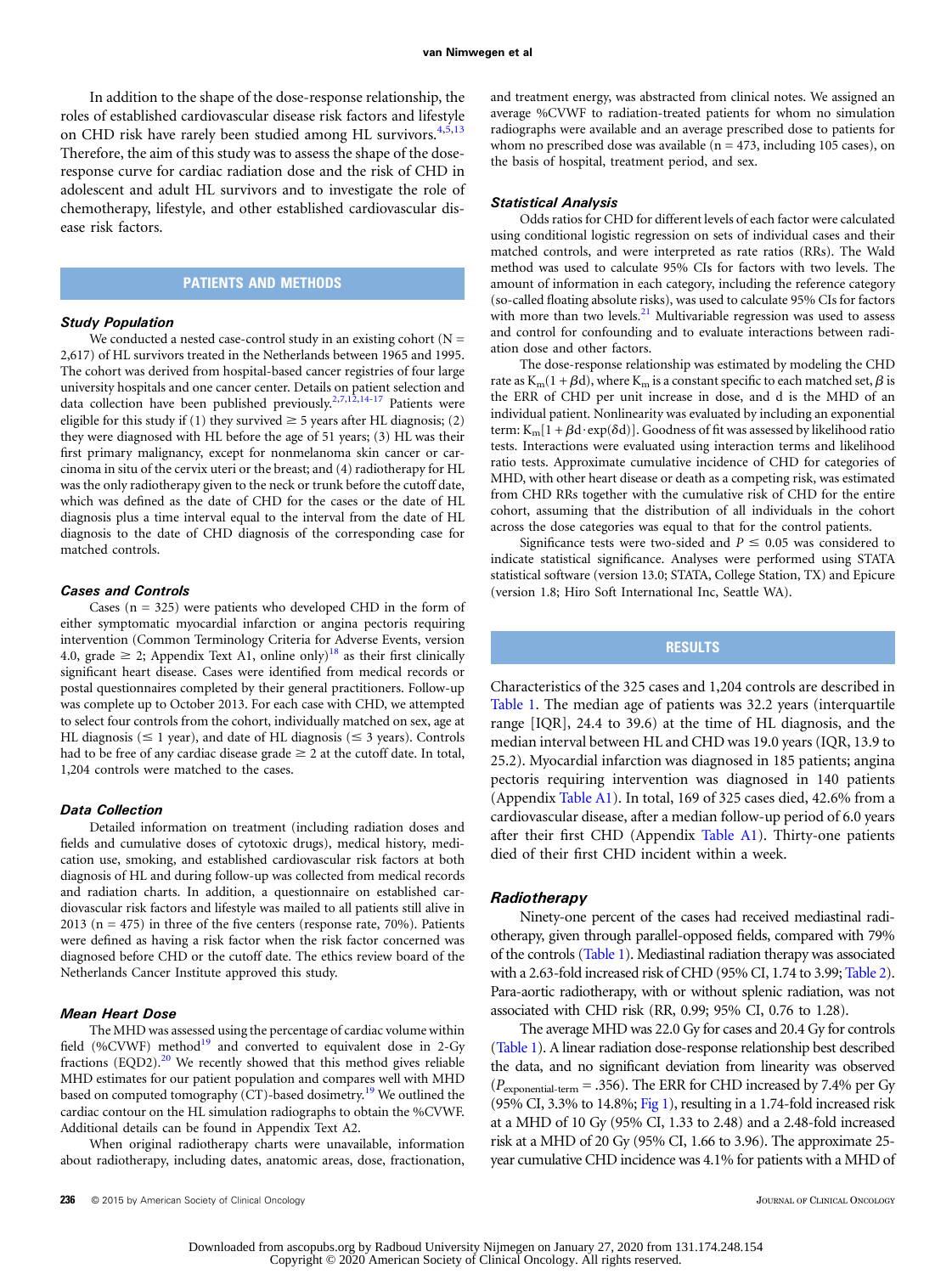# Dose-Response for Coronary Heart Disease After HL

<span id="page-2-0"></span>

| <b>Table 1.</b> Patient Demographics and Clinical Characteristics |               |             |                  |             |  |  |
|-------------------------------------------------------------------|---------------|-------------|------------------|-------------|--|--|
| Characteristic                                                    | No. of Cases* | %           | No. of Controls* | %           |  |  |
| Total                                                             | 325           | 100         | 1,208            | 100         |  |  |
| Sex                                                               |               |             |                  |             |  |  |
| Men                                                               | 236           | 72.6        | 889              | 73.9        |  |  |
| Women                                                             | 89            | 27.4        | 319              | 26.4        |  |  |
| Age at diagnosis, years (median, IQR)                             | 32.3          | 24.5-39.4   | 32.2             | 24.4-39.6   |  |  |
| 26                                                                | 98            | 30.2        | 370              | 30.6        |  |  |
| 26-32                                                             | 73            | 22.5        | 271              | 22.4        |  |  |
| 33-39                                                             | 80            | 24.6        | 292              | 24.2        |  |  |
| 40-50                                                             | 74            | 22.8        | 275              | 22.8        |  |  |
| Year of diagnosis                                                 |               |             |                  |             |  |  |
| 1965-1974                                                         | 116           | 35.7        | 429              | 35.5        |  |  |
| 1975-1984                                                         | 124           | 38.2        | 513              | 32.5        |  |  |
| 1985-1995                                                         | 85            | 26.2        | 266              | 22.0        |  |  |
| Time to IHD/cutoff (median, IQR)                                  | 19.0          | 13.9-25.2   | 19.2             | 13.9-25.2   |  |  |
| Smoking                                                           |               |             |                  |             |  |  |
| Smoked at HL diagnosis                                            | 195           | 61.1        | 645              | 55.1        |  |  |
| Smoking at end of follow-up                                       | 93            | 31.1        | 321              | 30.0        |  |  |
| Ever smoked                                                       | 236           | 74.0        | 820              | 69.7        |  |  |
| Recent smoker at time of cutoff $(< 5$ years)                     | 109           | 34.0        | 350              | 29.0        |  |  |
| Unknown time of quitting smoking                                  | 77            | 23.7        | 251              | 20.8        |  |  |
| Classic risk factors                                              |               |             |                  |             |  |  |
| Diabetes mellitus diagnosed before CHD/cutoff date                | 11            | 3.4         | 38               | 3.2         |  |  |
| Hypercholesterolemia diagnosed before CHD/cutoff date             | 31            | 9.5         | 89               | 7.4         |  |  |
| Hypertension diagnosed before CHD/cutoff date                     | 54            | 16.6        | 122              | 10.1        |  |  |
| Obesity at HL                                                     | 16            | 5.2         | 33               | 3.0         |  |  |
| Obesity at end of follow-up (BMI $\geq$ 30 kg/m <sup>2</sup> )    | 106           | 36.3        | 288              | 27.3        |  |  |
| At least one of the above risk factors                            | 80            | 24.6        | 213              | 17.6        |  |  |
| Treatment of HL+                                                  |               |             |                  |             |  |  |
| Radiotherapy                                                      | 315           | 96.9        | 1097             | 90.8        |  |  |
| Subdiaphragmatic radiotherapy                                     | 157           | 48.3        | 573              | 47.4        |  |  |
| Mediastinal radiotherapy                                          | 296           | 91.1        | 957              | 79.2        |  |  |
| Chemotherapy                                                      | 200           | 61.5        | 805              | 66.6        |  |  |
| Alkylating CT                                                     | 167           | 84.3        | 686              | 87.1        |  |  |
| Procarbazine                                                      | 139           | 42.9        | 614              | 50.9        |  |  |
| Vincristine                                                       | 135           | 41.7        | 585              | 48.5        |  |  |
| Anthracyclines                                                    | 68            | 21.0        | 226              | 18.7        |  |  |
| Splenectomy                                                       | 103           | 32.0        | 384              | 32.5        |  |  |
| Prescribed mediastinal dose, Gy (median, IQR)#                    | 33            | 29-37       | 33               | 29-38       |  |  |
| $\mathbf{0}$                                                      | 29            | 8.9         | 251              | 20.8        |  |  |
| 15-24                                                             | 5             | 1.5         | 28               | 2.3         |  |  |
| 25-34                                                             | 26            | 8.0         | 98               | 8.1         |  |  |
| 35-39                                                             | 156           | 48.0        | 537              | 44.5        |  |  |
| 40-45                                                             | 109           | 33.5        | 294              | 24.3        |  |  |
| Mean heart dose, Gy (median, IQR)                                 | 21.7          | 18.4-25.7   | 20.2             | 17.5-24.8   |  |  |
| $\mathbf 0$<br>$1 - 5$                                            | 17            | 5.2         | 160              | 13.3        |  |  |
|                                                                   | 12            | 3.7         | 93               | 7.7         |  |  |
| $5 - 14$                                                          | 19<br>71      | 5.9<br>21.8 | 80<br>242        | 6.6<br>20.0 |  |  |
| $15-1v$                                                           | 102           |             |                  |             |  |  |
| 20-24                                                             |               | 31.4        | 332              | 27.5        |  |  |
| 25-34<br>35-45                                                    | 99<br>5       | 30.5<br>1.5 | 280<br>21        | 23.2<br>1.7 |  |  |
|                                                                   |               |             |                  |             |  |  |
| Percent cardiac contour within field (median, IQR)                | 64            | 55-70       | 66               | 57-71       |  |  |

NOTE. All patients were treated with parallel-opposed fields.

Abbreviations: BMI, body mass index; CHD, coronary heart disease; CT, computed tomography; HL, Hodgkin lymphoma; IHD, ischemic heart disease; IQR, interquartile range.

\*Two-hundred fifty-six cases had four controls, 48 cases had three controls, 15 cases had two controls, and six cases had only one control.

†Treatment variables are not mutually exclusive.

‡Prescribed dose was missing for five cases and 19 controls, simulation radiographs were missing for 84 cases and 271 controls, and both were missing for 16 cases and 78 controls. Imputation was on the basis of hospital, sex, and treatment period.

0 Gy, 9.4% for patients with a MHD of 15 to 20 Gy, and 12.6% for patients with a MHD of  $\geq$  25 Gy [\(Fig 2\)](#page-4-0). Results were similar when we only included patients for whom the MHD was known (Appendix [Table A2](#page-11-0)). Cases had a median %CVWF of 66%, compared with 64% for controls. Variation in %CVWF was limited, with interquartile ranges of 57% to 71% and 55% to 70%, respectively (Table 1).

#### Other Treatment-Related Risk Factors

Chemotherapy was not associated with CHD risk (RR, 0.87; 95% CI, 0.67 to 1.13), nor were anthracycline-containing chemotherapy (RR, 1.11, 95% CI, 0.76 to 1.62) or vincristinecontaining chemotherapy (RR, 0.86; 95% CI, 0.66 to 1.13), after accounting for mediastinal radiotherapy. Splenectomy also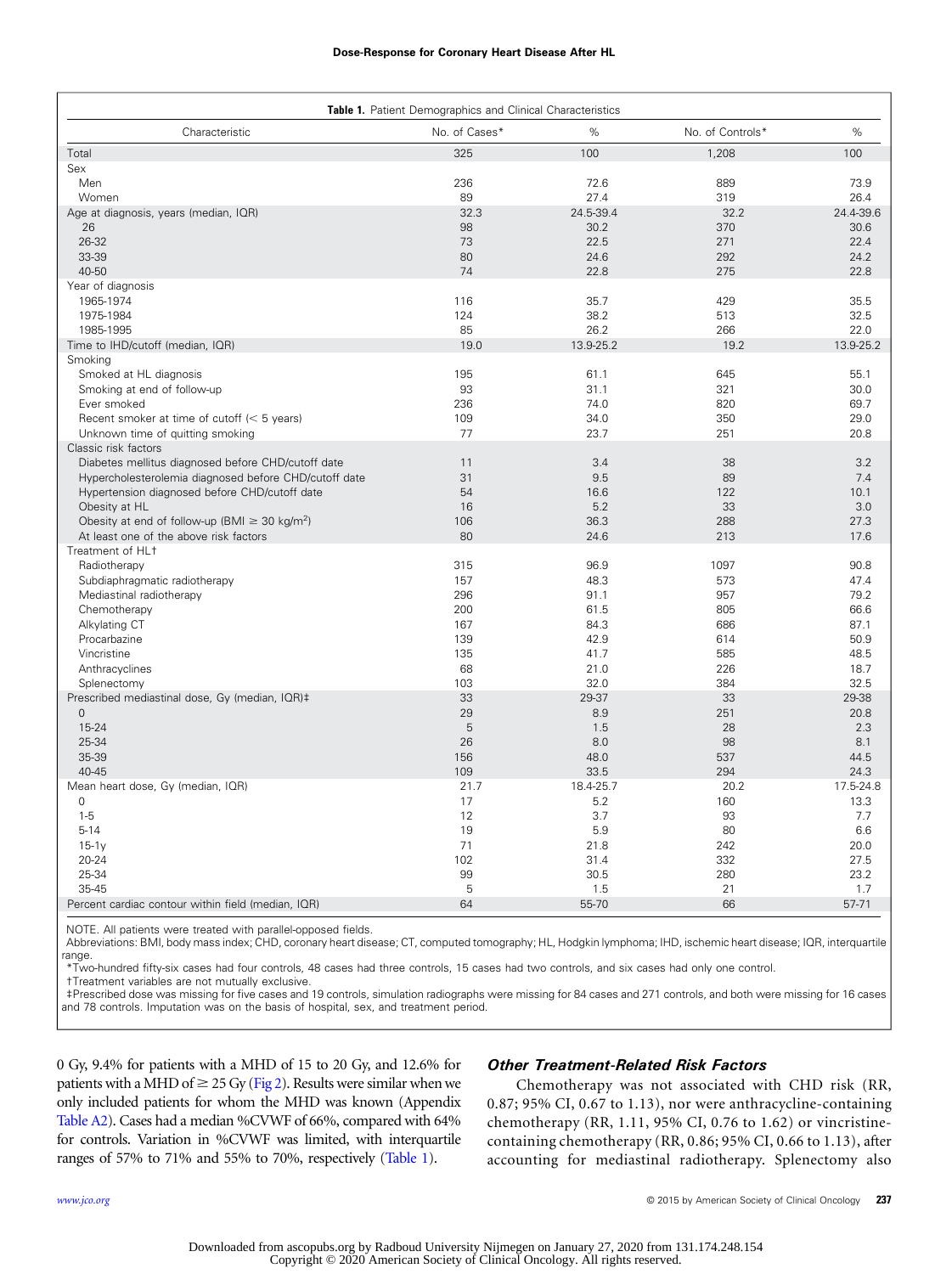#### van Nimwegen et al van Nimwegen et al

<span id="page-3-0"></span>

| Table 2. Risk of Coronary Heart Disease According to Hodgkin Lymphoma Treatment |                                          |               |                |              |                |              |              |                |
|---------------------------------------------------------------------------------|------------------------------------------|---------------|----------------|--------------|----------------|--------------|--------------|----------------|
|                                                                                 | Crude<br>No. of Cases<br>No. of Controls |               |                | Adjusted*    |                |              |              |                |
| <b>Treatment Factor</b>                                                         | $(n = 325)$                              | $(n = 1,204)$ | <b>RR</b>      | 95% CI       | $\overline{P}$ | <b>RR</b>    | 95% CI       | $\overline{P}$ |
| Radiotherapy                                                                    |                                          |               |                |              |                |              |              |                |
| No                                                                              | 10                                       | 111           | $\overline{1}$ | ref          |                | $\mathbf{1}$ | ref          |                |
| Yes                                                                             | 315                                      | 1093          | 3.16           | 1.63 to 6.14 | .001           | 2.99         | 1.52 to 5.85 | .001           |
| Mediastinal radiotherapy                                                        |                                          |               |                |              |                |              |              |                |
| No                                                                              | 29                                       | 251           | $\mathbf{1}$   | ref          |                | $\mathbf{1}$ | ref          |                |
| Yes<br>Para-aortic radiotherapy                                                 | 296                                      | 953           | 2.71           | 1.79 to 4.08 | < .001         | 2.63         | 1.74 to 3.99 | < .001         |
| <b>No</b>                                                                       | 168                                      | 633           | $\mathbf{1}$   | ref          |                | $\mathbf{1}$ | ref          |                |
| Yes                                                                             | 157                                      | 571           | 1.05           | 0.81 to 1.35 | 0.712          | .99          | 0.76 to 1.28 | .927           |
| Splenic radiotherapy                                                            |                                          |               |                |              |                |              |              |                |
| <b>No</b>                                                                       | 229                                      | 878           | $\mathbf{1}$   | ref          |                | $\mathbf{1}$ | ref          |                |
| Yes                                                                             | 96                                       | 326           | 1.13           | 0.86 to 1.50 | .372           | 1.07         | 0.80 to 1.42 | .656           |
| Prescribed mediastinal dose, Gy                                                 |                                          |               |                |              |                |              |              |                |
| 0 (no mediastinal radiotherapy)                                                 | 29                                       | 251           | 1.00           | 0.68 to 1.48 |                | 1.00         | 0.67 to 1.48 |                |
| 15-24                                                                           | 5                                        | 28            | 1.49           | 0.57 to 3.89 |                | 1.51         | 0.58 to 3.96 |                |
| 25-34                                                                           | 26                                       | 97            | 2.31           | 1.50 to 3.57 |                | 2.30         | 1.49 to 3.56 |                |
| 35-39                                                                           | 156                                      | 535           | 2.56           | 2.12 to 3.08 |                | 2.52         | 2.10 to 3.03 |                |
| 40-45                                                                           | 109                                      | 293           | 3.12           | 2.50 to 3.90 | < .0011        | 3.03         | 2.41 to 3.82 | $< .001$ +     |
| Mean heart dose, Gy                                                             |                                          |               |                |              |                |              |              |                |
| 0                                                                               | 17                                       | 160           | 1.00           | 0.60 to 1.66 |                | 1.00         | 0.60 to 1.67 |                |
| $1 - 5$                                                                         | 12                                       | 93            | 1.19           | 0.65 to 2.19 |                | 1.14         | 0.62 to 2.10 |                |
| $5 - 14$                                                                        | 19                                       | 80            | 2.16           | 1.30 to 3.60 |                | 2.14         | 1.28 to 3.58 |                |
| 15-19                                                                           | 71                                       | 239           | 2.83           | 2.16 to 3.71 |                | 2.76         | 2.10 to 3.59 |                |
| 20-24                                                                           | 102                                      | 332           | 2.90           | 2.32 to 3.63 |                | 2.79         | 2.23 to 3.49 |                |
| 25-34                                                                           | 99                                       | 279           | 3.35           | 2.64 to 4.26 |                | 3.21         | 2.52 to 4.09 |                |
| 35-45                                                                           | 5                                        | 21            | 2.62           | 0.99 to 6.90 | $< .001$ +     | 2.54         | 0.96 to 6.69 | < .0011        |
| Chemotherapy                                                                    |                                          |               |                |              |                |              |              |                |
| No                                                                              | 125                                      | 402           | 1.00           | ref          |                | $\mathbf{1}$ | ref          |                |
| Yes                                                                             | 200                                      | 802           | 0.79           | 0.61 to 1.02 | .069           | 0.87         | 0.67 to 1.13 | .298           |
| Alkylating chemotherapy<br>No                                                   | 159                                      | 532           | $\mathbf{1}$   | ref          |                | $\mathbf{1}$ | ref          |                |
| Yes                                                                             | 166                                      | 673           | 0.80           | 0.62 to 1.04 | .101           | 0.92         | 0.70 to 1.20 | .519           |
| Procarbazine                                                                    |                                          |               |                |              |                |              |              |                |
| No                                                                              | 185                                      | 591           | $\mathbf{1}$   | ref          |                | $\mathbf{1}$ | ref          |                |
| Yes                                                                             | 139                                      | 612           | 0.70           | 0.54 to 0.91 | .008           | 0.82         | 0.63 to 1.07 | .148           |
| Vincristine                                                                     |                                          |               |                |              |                |              |              |                |
| No                                                                              | 189                                      | 620           | $\mathbf{1}$   | ref          |                | 1            | ref          |                |
| Yes                                                                             | 165                                      | 583           | 0.73           | 0.56 to 0.95 | .020           | 0.86         | 0.66 to 1.13 | .294           |
| Anthracyclines                                                                  |                                          |               |                |              |                |              |              |                |
| No                                                                              | 256                                      | 978           | $\mathbf{1}$   | ref          |                | $\mathbf{1}$ | ref          |                |
| Yes                                                                             | 68                                       | 224           | 1.08           | 0.75 to 1.57 | .670           | 1.11         | 0.76 to 1.62 | .593           |
| Splenectomy#                                                                    |                                          |               |                |              |                |              |              |                |
| No                                                                              | 219                                      | 794           | $\mathbf{1}$   | ref          |                | 1            | ref          |                |
| Yes                                                                             | 103                                      | 384           | 1.00           | 0.75 to 1.33 | .990           | 0.91         | 0.68 to 1.22 | .521           |

NOTE. All patients were treated with parallel-opposed field. Boldface indicates statistically significant RRs.

Abbreviations: ref, reference category; RR, rate ratio. \*Radiation-related factors are adjusted for any chemotherapy. Chemotherapy factors are adjusted for mediastinal radiotherapy. Splenectomy was adjusted for mediastinal radiotherapy and any chemotherapy.

† P for trend.

‡Total numbers of cases and controls may vary because of missing values or inclusion of only patients treated with mediastinal radiotherapy.

did not affect CHD risk (RR, 0.91; 95% CI, 0.68 to 1.22; Table 2).

# Patient-Related Risk Factors

Twenty-five percent of cases had at least one classic cardiovascular risk factor (diabetes mellitus, hypercholesterolemia, or hypertension) diagnosed before the diagnosis of CHD ([Table 1\)](#page-2-0). Only hypertension (RR, 1.85; 95% CI, 1.28 to 2.66) and the presence of at least one risk factor (RR, 1.59; 95% CI, 1.17 to 2.19) were associated with an increased risk of CHD [\(Table 3\)](#page-5-0). When risk factors were taken into account in a less conservative manner, that is, by also including risk factors that were diagnosed around the time of CHD diagnosis or cutoff date, not only hypertension but also diabetes mellitus and hypercholesterolemia were associated with a significantly increased risk of developing CHD (Appendix [Table A3](#page-11-0)). Obesity at the time of CHD diagnosis or the cutoff date was associated with an increased risk of CHD as well (RR, 1.64; 95% CI, 1.24 to 2.16). Whereas ever smoking was not associated with CHD risk, smoking within 5 years before a diagnosis of CHD or the cutoff date was associated with an increased risk of CHD (RR, 1.56; 95% CI, 1.13 to 2.15; [Table 3](#page-5-0)). Patients with a high level of physical activity at the time of the follow-up questionnaire ( $> 3$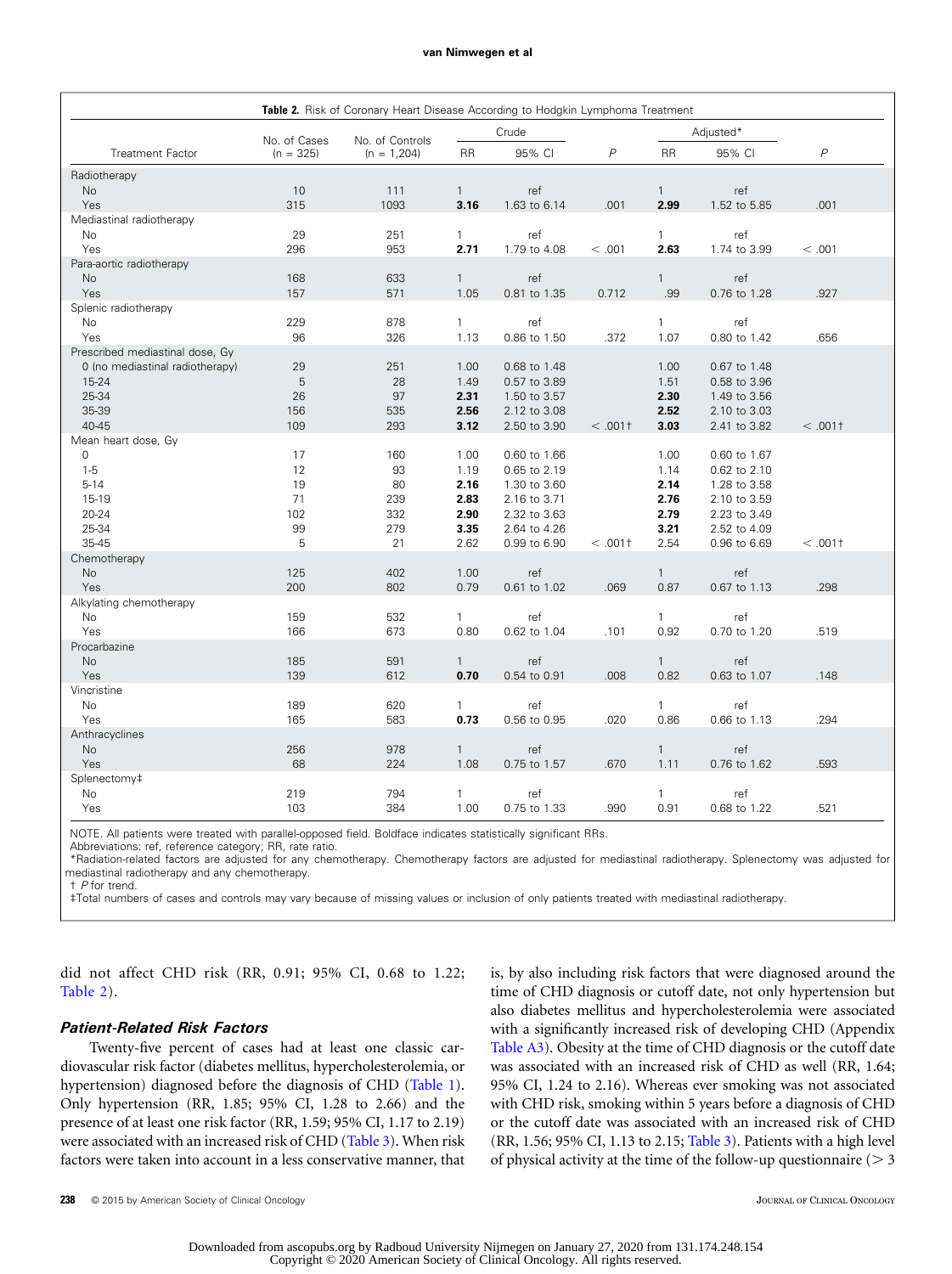<span id="page-4-0"></span>

Fig 1. Dose-response curve for mean heart dose (MHD) and coronary heart disease (CHD) risk. Rate ratios (RR) for CHD by estimated MHD (Gy) are compared with no radiation exposure. RR are calculated conditionally on matched sets and adjusted for chemotherapy. Squares indicate estimates for dose categories (0 Gy, 1 to 4 Gy, 5 to 14 Gy, 15 to 19 Gy, 20 to 24 Gy, 25 to 34 Gy, and 35 to 45 Gy) and are plotted at the median dose in each category (0 Gy, 3 Gy, 12 Gy, 18 Gy, 22 Gy, 28 Gy, and 38 Gy). Vertical lines are 95% CI. The regression line is the best-fitting dose-response relationship (RR, 1 + 0.07402  $\times$  MHD; P < .001), resulting in an excess relative risk (ERR) per Gy of 7.4% (95% CI, 3.3% to 14.8%).

h/wk of walking, cycling, or sports) had a considerably lower risk of developing CHD than did patients who were inactive  $(< 1$  h/wk; RR, 0.52; 95% CI, 0.32 to 0.83; [Table 3\)](#page-5-0). Also, a first-degree family history of CHD was an independent risk factor for CHD (RR, 2.87; 95% CI, 1.41 to 5.88; [Table 3\)](#page-5-0).

# Interactions With Radiation

We found no evidence for statistically significant modification of the effect of MHD on CHD risk by chemotherapy, sex, cardiovascular disease risk factors, and recent smoking at HL diagnosis (Appendix [Table A4](#page-11-0)). ERRs seemed to be highest in the lowest tertile of age at HL diagnosis (ERR $_{27.5 \text{years}}$ , 20.0%/Gy; 95% CI, 5.4% to 70.5%) and decreased for the middle (ERR<sub>27.5-36.4years</sub>, 8.8%/Gy; 95% CI, 2.6% to 22.9%) and third tertile (ERR<sub>36.5-50.9years</sub>, 4.2%/Gy; 95% CI, 0.6% to 11.1%), although this difference was not statistically significant ( $P_{\text{interaction}} = .149$ ). Nevertheless, due to the lower background risk in patients treated at a young age, this higher relative risk

did not materialize in a higher cumulative incidence at similar followup intervals after treatment [\(Fig 3\)](#page-6-0).

# **DISCUSSION**

To our knowledge, this study shows for the first time a linear doseresponse relationship for MHD and the risk of CHD in 5-year survivors of HL. The overall risk of CHD increased by 7.4% per Gy (95% CI, 3.3% to 14.8%), resulting in a 2.5-fold increased risk at a MHD of 20 Gy. ERRs seemed to decrease with older age at treatment  $(ERR<sub><27.5 years</sub>, 20.0\%/Gy; ERR<sub>27.5-36.4 years</sub>, 8.8\%/Gy; ERR<sub>36.5-50.9 years</sub>$ 4.2%/Gy). Although other studies in childhood cancer and breast cancer survivors $10^{-12,22}$  $10^{-12,22}$  $10^{-12,22}$  also showed increased risks with higher radiation exposure of the heart, to our knowledge, our study is the first one with sufficient data to estimate the shape of the doseresponse curve for CHD among adolescent and adult HL survivors.



Fig 2. Cumulative incidence per category of mean heart dose (MHD). Cumulative risks of coronary heart disease (CHD) as first cardiac event among 5-year survivors of Hodgkin lymphoma (HL) by time since initial HL treatment for categories of MHD (Gy). Cumulative risks were calculated with other heart disease or death as a competing risk.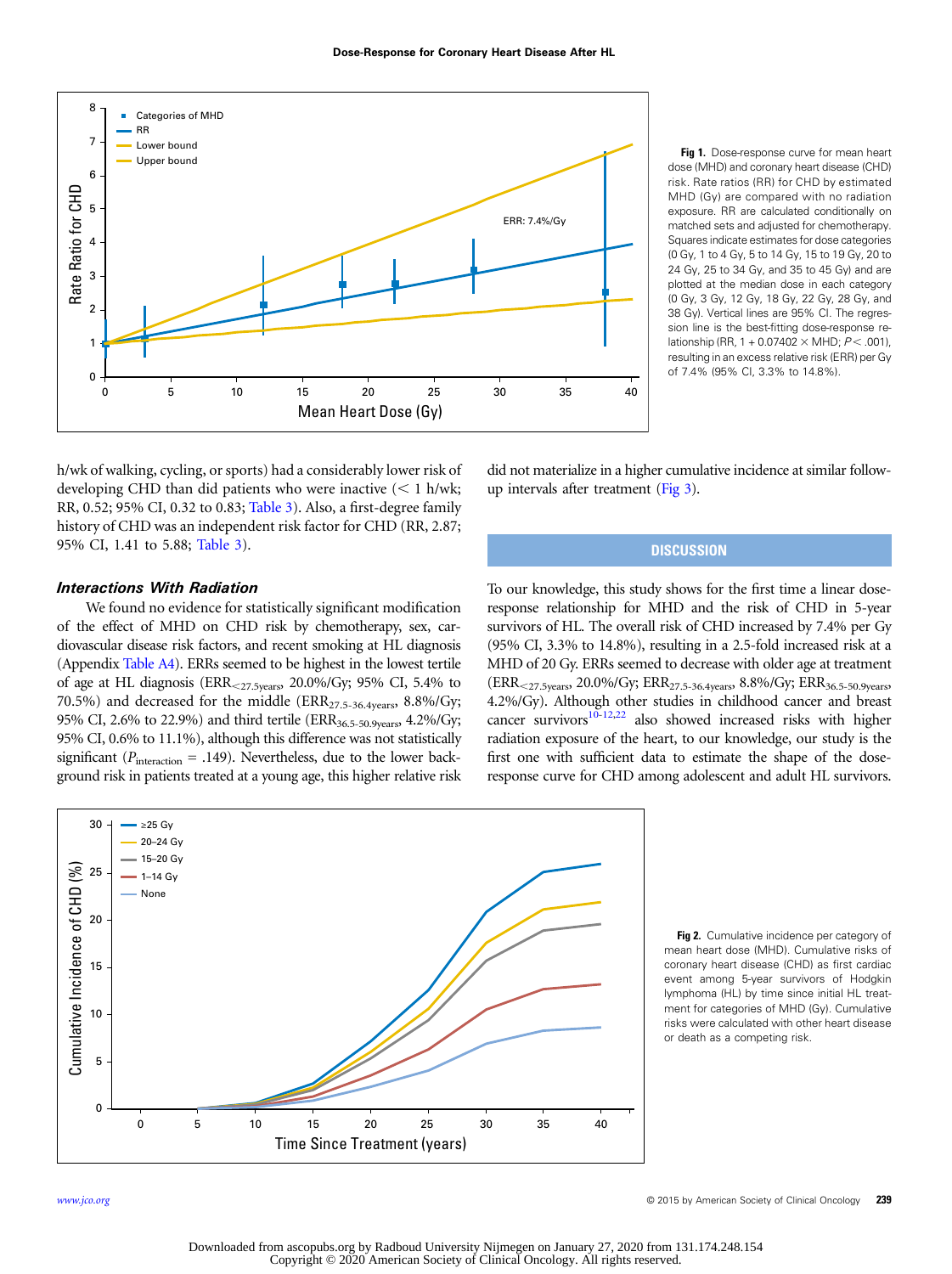<span id="page-5-0"></span>

| Table 3. Risk of Coronary Heart Disease According to Classic Cardiovascular Disease Risk Factors |              |                 |           |              |       |           |              |               |
|--------------------------------------------------------------------------------------------------|--------------|-----------------|-----------|--------------|-------|-----------|--------------|---------------|
|                                                                                                  | No. of Cases | No. of Controls |           | Crude        |       | Adjusted* |              |               |
| <b>Risk Factor</b>                                                                               | $(n = 325)$  | $(n = 1,204)$   | <b>RR</b> | 95% CI       | P     | <b>RR</b> | 95% CI       | $\mathcal{P}$ |
| Diabetes mellitus                                                                                | 11           | 38              | 1.11      | 0.56 to 2.22 | .761  | 1.11      | 0.55 to 2.26 | .764          |
| Hypercholesterolemia                                                                             | 31           | 89              | 1.31      | 0.85 to 2.03 | .225  | 1.07      | 0.68 to 1.69 | .756          |
| Hypertension                                                                                     | 54           | 122             | 1.81      | 1.26 to 2.59 | .001  | 1.86      | 1.29 to 2.68 | .001          |
| At least one of the above risk factors                                                           | 80           | 213             | 1.57      | 1.15 to 2.13 | .004  | 1.54      | 1.13 to 2.10 | .006          |
| Obesity (BMI $\geq$ 30)                                                                          |              |                 |           |              |       |           |              |               |
| At HL diagnosis                                                                                  | 16           | 33              | 1.60      | 0.87 to 2.98 | .131  | 1.89      | 0.99 to 3.59 | .053          |
| At cutoff                                                                                        | 106          | 288             | 1.53      | 1.16 to 2.01 | .002  | 1.64      | 1.24 to 2.16 | < .001        |
| Smoking at time of HL diagnosis                                                                  | 195          | 644             | 1.13      | 0.73 to 1.76 | .571  | 1.01      | 0.53 to 1.93 | .963          |
| Smoking at cutoff                                                                                | 93           | 321             | 1.09      | 0.63 to 1.87 | .758  | 1.19      | 0.70 to 2.03 | .508          |
| Ever smoked                                                                                      | 236          | 818             | 1.27      | 0.95 to 1.71 | .108  | 1.32      | 0.98 to 1.78 | .067          |
| Recent smoker at cutoff $(< 5$ years)                                                            | 109          | 350             | 1.43      | 1.05 to 1.96 | .024  | 1.56      | 1.13 to 2.15 | .007          |
| Physical activity at time of questionnairet                                                      |              |                 |           |              |       |           |              |               |
| Not active $(< 1$ h/wk)                                                                          | 14           | 22              | 1.00      | 0.48 to 2.06 |       | 1.00      | 0.46 to 2.17 |               |
| Moderately active (1-3 h/wk)                                                                     | 35           | 70              | 0.83      | 0.53 to 1.30 |       | 0.72      | 0.45 to 1.17 |               |
| Very active ( $\geq 4$ h/wk)                                                                     | 34           | 66              | 0.74      | 0.47 to 1.16 | .484‡ | 0.52      | 0.32 to 0.83 | .136‡         |
| Family history of coronary heart diseasest§                                                      | 31           | 30              | 2.36      | 1.28 to 4.34 | .006  | 2.87      | 1.41 to 5.88 | .004          |

NOTE. Patients were classified as having a risk factor if these were mentioned in the medical record or questionnaires and diagnosed before coronary heart disease/ cutoff date. If no risk factors were ever mentioned, patients were classified as not having a risk factor. Boldface indicates statistically significant RRs. Abbreviations: BMI, body mass index (kg/m<sup>2</sup>); HL, Hodgkin lymphoma; RR, rate ratio.

\*Adjusted for mediastinal radiotherapy and the other risk factors in case of separate estimates for diabetes mellitus, hypertension, hypercholesterolemia, and obesity. †Analyzed unconditionally on a subpopulation of patients who filled in the risk factor questionnaire (84 patients and 158 individual controls), adjusted for the matching factors<sup>.</sup>

‡P for trend. §Family history based on (medical) first-degree family members (father, mother, brother, sister, son, or daughter).

We previously studied the dose-response relationship for valvular heart disease risk after HL and observed an upward curvature with an ERR of 2.5% per Gy for doses less than 30 Gy and 11.2% for doses of 36 to 40  $Gy$ .<sup>[23](#page-8-0)</sup> Because the mechanisms underlying the different types of heart damage after radiation remain unclear, a different pathogenesis may underlie the shape of the dose-response curve for valvular heart disease. Furthermore, uncertainties in assessment of dose to relevant target structures may add to the difference in findings.

Our results are consistent with the results of Darby et al,  $10$  who also observed a linear dose-response relationship for the risk of major coronary events after radiotherapy for breast cancer. For the patients most comparable with the patients in Darby's article (ie, those treated between 36 and 50 years of age), however, we found an ERR of 4.2%/Gy, whereas Darby et  $al^{10}$  $al^{10}$  $al^{10}$  reported an ERR of 7.4%/Gy. Because the confidence intervals of the ERRs in both studies overlap, it is likely that uncertainties in both data sets partially explain the difference in the magnitude of the ERRs. Our study and Darby's study also differed in terms of study population. Our study included both men and women, patients who were not irradiated, and patients who generally received a higher MHD. Furthermore, although breast cancer survivors frequently received a high dose to a small volume of the heart, HL survivors treated in the past generally received a relatively lower, more homogenous dose to a larger cardiac volume.<sup>24,25</sup>

Although a previous study<sup>[12](#page-8-0)</sup> only showed increased risks of CHD after a MHD exceeding 15 Gy, other studies, $10,26$  $10,26$  including ours, indicate that there is no threshold dose. In future patients, clinicians should carefully weigh the benefits of reducing the MHD against potential risks of higher doses to other organs (ie, lungs and breasts in young females). Importantly, improved radiation policies, including reduction of radiation fields and breath-holding techniques, lead to MHDs of only 4 to 8  $Gy$ <sup>[25,27](#page-8-0),[28](#page-8-0)</sup>

Unfortunately, we were unable to clearly separate the effect of irradiated heart volume from the effects of MHD due to collinearity of the MHD and the %CVWF. However, the variation in irradiated heart volume in our population was limited, both in the total population as well as in specific categories of MHD (data not shown). The variation that occurs in traditional mantle-field irradiation mainly applies to variation in the irradiated volume of the apex, whereas the left main artery generally lies within the radiation field. There remains a gap in knowledge with respect to the role of irradiated heart volume, which should be studied in more depth to fully appreciate the consequences of irradiating a large part of the heart with a lower dose versus irradiating a smaller part of the heart with a high dose.

Neither chemotherapy in general nor specific chemotherapeutic agents were associated with CHD risk. Previously, anthracycline-containing chemotherapy has been associated with heart failure and, recently, with valvular heart disease,  $25,7,29$  $25,7,29$  but not with CHD. Swerdlow et al<sup>30</sup> previously observed an association between anthracycline- and vincristine-containing chemotherapy and the risk of death from myocardial infarction. We could not confirm these results.

In this study, we showed that hypertension, obesity, and recent smoking are independent risk factors for the development of CHD in HL survivors. Similar results have been published previously for childhood cancer survivors by Armstrong et al, who showed that survivors with one or more risk factors had a higher risk of developing major cardiac events compared with those without risk factors.<sup>[31](#page-8-0)</sup> Myrehaug et al<sup>[5](#page-7-0)</sup> found that having risk factors such as diabetes or a history of smoking were predictive for cardiac hospitalization in adult HL survivors. Because of the design of our study (case-control rather than prospective follow-up), we could not adequately examine the temporal relation between cardiovascular risk factors and development of CHD. However, our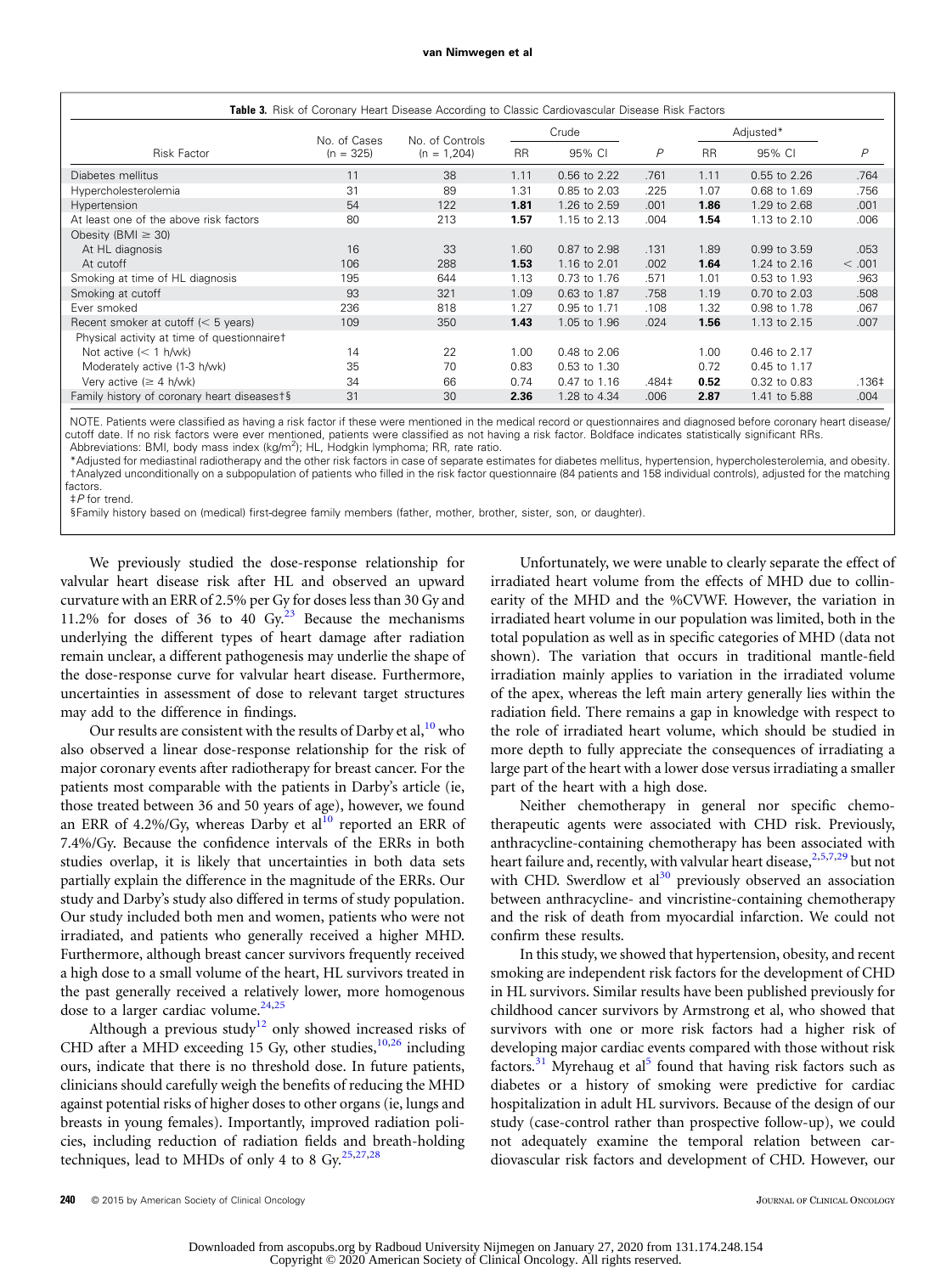<span id="page-6-0"></span>

Fig 3. Cumulative incidence for different ages at the time of Hodgkin lymphoma (HL) treatment. Cumulative risks of coronary heart disease (CHD) as first cardiac event among 5-year survivors of HL by time since initial HL treatment for categories of mean heart dose (Gy). Cumulative risks were calculated with other heart disease or death as a competing risk. (A) Cumulative incidence of CHD in HL survivors treated before age 27.5 years. (B) Cumulative incidence of CHD in HL survivors treated between ages 27.5 and 36.4 years. (C) Cumulative incidence of CHD in HL survivors treated between ages 36.5 and 50.9 years.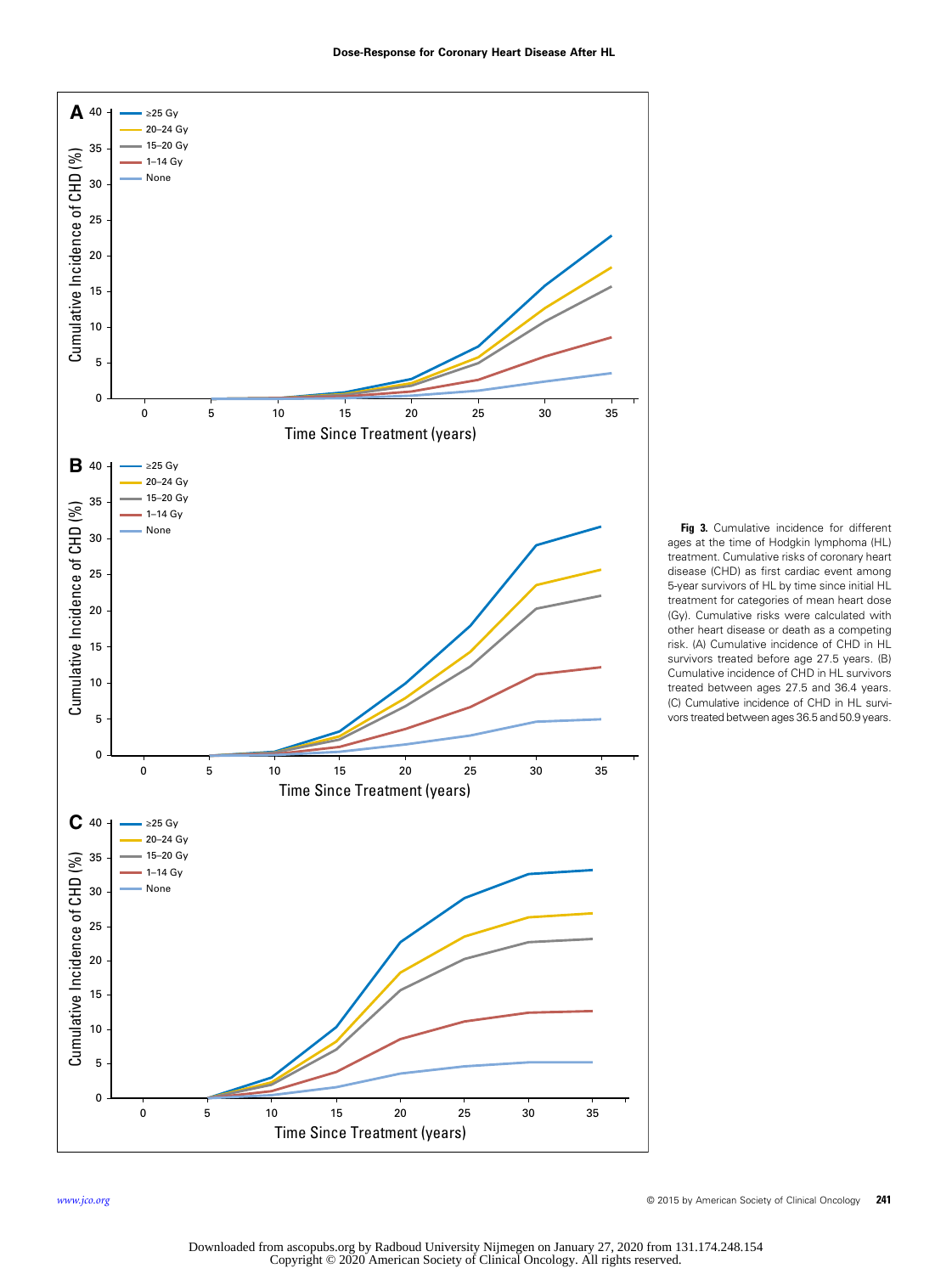<span id="page-7-0"></span>analyses, excluding risk factor information obtained around CHD diagnosis or corresponding cutoff date for controls, show that hypertension is an important risk factor for CHD. Additional analyses also including risk factors diagnosed around the time of CHD diagnosis or corresponding cutoff date showed that not only hypertension, but also hypercholesterolemia and diabetes are associated with an increased risk of CHD, but this observation may result from rigorous assessment of CHD risk factors at CHD diagnosis in cases and not in controls.

To our knowledge, we are the first to show that higher current physical activity levels may decrease CHD risk in adult HL survivors. Jones et al<sup>[32](#page-8-0)</sup> recently found a lower risk of treatmentrelated cardiac events in childhood cancer survivors who reported 9 metabolic equivalent-hours per week $^{-1}$  or more, which is equivalent to approximately 2 to 2.5 hours of cycling or walking, or 1 to 1.5 hours of jogging or running. In this observational study, we could not determine whether the association with CHD was due to a causal effect of exercise or to reverse causation, in which the development of cardiac problems causes individuals to reduce the amount of exercise they perform. A randomized intervention trial is needed to provide more insight into the effects of physical activity on CHD risk in the HL population. Nevertheless, our findings regarding both exercise and cardiac risk factors, in combination with previous evidence regarding cardiac risk factors, underline the importance of risk factor control and maintenance or adoption of a healthy lifestyle after HL treatment.

We only included patients who developed CHD as their first cardiac event to evaluate the direct effect of HL treatment on CHD risk and to avoid confusion with secondary consequences of (treatment of) other heart diseases. In our recent cohort analysis, we did not find different associations between mediastinal radiotherapy and first CHD risk versus any CHD risk.

The use of MHD on the basis of the cardiac volume within the radiation fields might be considered a limitation compared with more advanced dosimetry techniques, such as the use of substitute CT data sets<sup>[23](#page-8-0)</sup> or matched deformable heart models.<sup>[33](#page-8-0)</sup> However, the current method has been shown to be accurate and has practical advantages.<sup>[19](#page-8-0)</sup> Compared with CT-based dosimetry, our method is less time-consuming and no expert knowledge is needed. More importantly, individual size and shape of the heart are taken into account, whereas other dosimetry methods used in retrospective studies on patients treated before the era of CT-based radiotherapy planning generally use one or two standard anatomic patients.

Unfortunately, our dosimetry method does not enable estimation of the radiation dose to the coronary arteries. However, Darby et al $1^{10}$  did estimate the radiation dose to the left anterior descending coronary artery, but found the MHD to be a better predictor of the rate of major coronary events than the mean dose to the left anterior descending artery, as the dose to the coronary arteries was an uncertain measure. The benefits of the currently applied method therefore outweigh the lack of a dose to specific substructures, especially because the location of the coronary event was often unknown for our cases.

In conclusion, mean radiation dose to the heart is an important risk factor for the development of CHD in HL survivors. To our knowledge, we are the first to show a linear radiation doseresponse relationship for CHD in HL survivors. This knowledge may help clinicians to predict the risk of CHD in HL patients treated today, as well as in survivors, and will assist in defining appropriate follow-up care for HL survivors. Furthermore, clinicians and patients should be aware of the importance of controlling general cardiovascular disease risk factors and maintaining a healthy lifestyle to reduce CHD risk.

#### AUTHORS' DISCLOSURES OF POTENTIAL CONFLICTS OF INTEREST

Disclosures provided by the authors are available with this article at [www.jco.org](http://www.jco.org)

#### AUTHOR CONTRIBUTIONS

Conception and design: Frederika A. van Nimwegen, Michael Schaapveld, David J. Cutter, Sarah C. Darby, Berthe M.P. Aleman, Flora E. van Leeuwen Provision of study materials or patients: Cècile P.M. Janus, Augustinus D.G. Krol, Judith Roesink, Berthe M.P. Aleman

Financial support: Flora E. van Leeuwen

Collection and assembly of data: Frederika A. van Nimwegen, Cècile P.M. Janus, Augustinus D.G. Krol, Karen Kooijman, Judith Roesink, Richard van der Maazen

Data analysis and interpretation: Frederika A. van Nimwegen, Michael Schaapveld, Michael Hauptmann, Berthe M.P. Aleman, Flora E. van Leeuwen

Manuscript writing: All authors

Final approval of manuscript: All authors

#### **REFERENCES**

1. IKNL: Dutch cancer figures. 2012; [http://www.](http://www.cijfersoverkanker.nl) [cijfersoverkanker.nl](http://www.cijfersoverkanker.nl)

2. Aleman BMP, van den Belt-Dusebout AW, De Bruin ML, et al: Late cardiotoxicity after treatment for Hodgkin lymphoma. Blood 109:1878-1886, 2007

3. Galper SL, Yu JB, Mauch PM, et al: Clinically significant cardiac disease in patients with Hodgkin lymphoma treated with mediastinal irradiation. Blood 117:412-418, 2011

4. Hull MC, Morris CG, Pepine CJ, et al: Valvular dysfunction and carotid, subclavian, and coronary artery disease in survivors of Hodgkin lymphoma treated with radiation therapy. JAMA 290:2831-2837, 2003

5. Myrehaug S, Pintilie M, Tsang R, et al: Cardiac morbidity following modern treatment for Hodgkin lymphoma: Supra-additive cardiotoxicity of doxorubicin and radiation therapy. Leuk Lymphoma 49: 1486-1493, 2008

6. Ng AK: Review of the cardiac long-term effects of therapy for Hodgkin lymphoma. Br J Haematol 154:23-31, 2011

7. van Nimwegen FA, Schaapveld M, Janus CPM, et al: Cardiovascular disease after Hodgkin lymphoma treatment: 40-year disease risk. JAMA Intern Med 175:1007-1017, 2015

8. Raemaekers JM, André MP, Federico M, et al: Omitting radiotherapy in early positron emission tomography-negative stage I/II Hodgkin lymphoma is associated with an increased risk of early relapse: Clinical results of the preplanned interim analysis of the randomized EORTC/LYSA/FIL H10 trial. J Clin Oncol 32:1188-1194, 2014

9. Specht L, Yahalom J, Illidge T, et al: ILROG: Modern radiation therapy for Hodgkin lymphoma: Field and dose guidelines from the international lymphoma radiation oncology group (ILROG). Int J Radiat Oncol Biol Phys 89:854-862, 2014

10. Darby SC, Ewertz M, McGale P, et al: Risk of ischemic heart disease in women after radiotherapy for breast cancer. N Engl J Med 368:987-998, 2013

11. Schellong G, Riepenhausen M, Bruch C, et al: Late valvular and other cardiac diseases after different doses of mediastinal radiotherapy for Hodgkin disease in children and adolescents: Report from the longitudinal GPOH follow-up project of the German-Austrian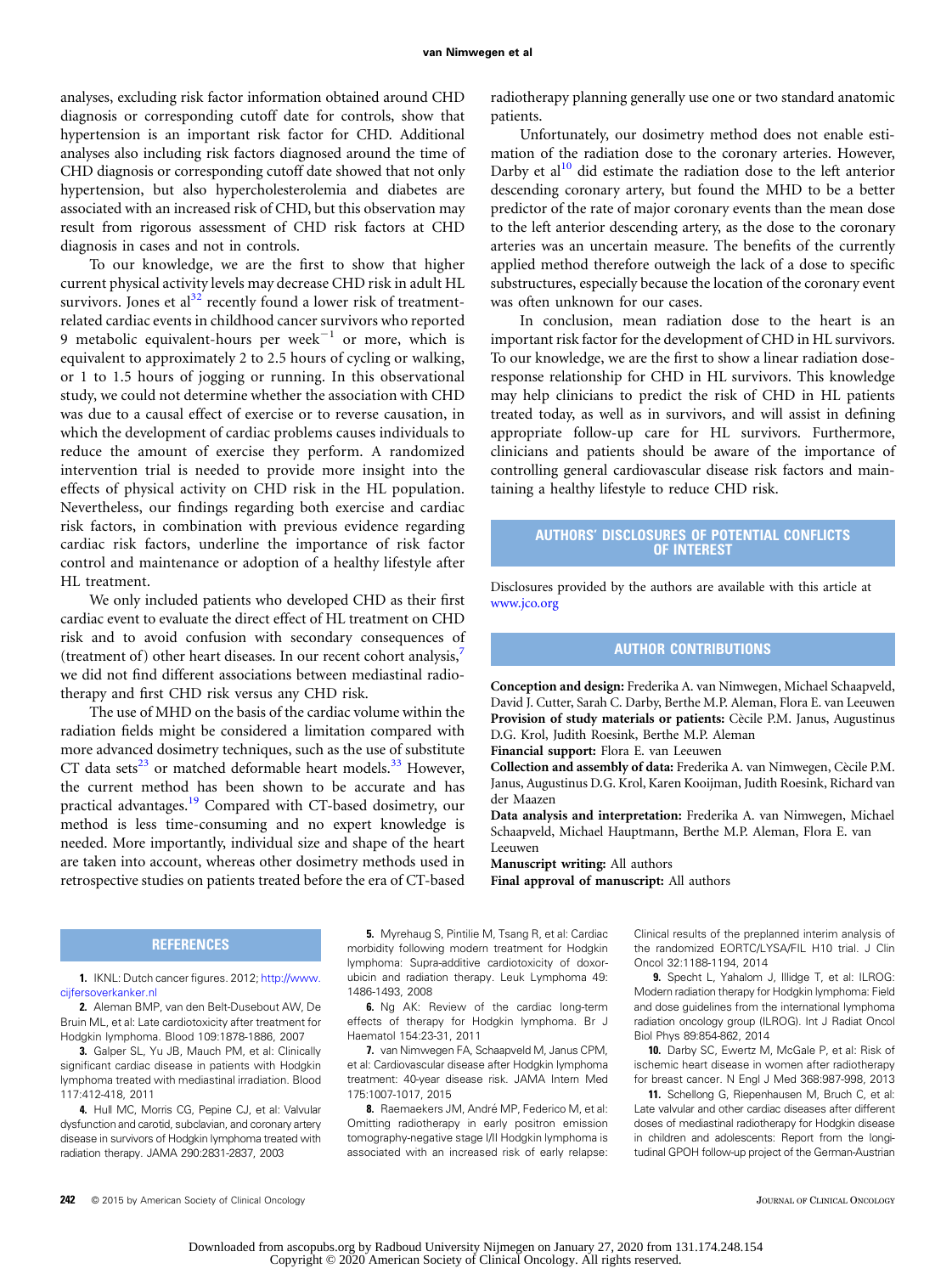#### Dose-Response for Coronary Heart Disease After HL Dose-Response for Coronary Heart Disease After HL

<span id="page-8-0"></span>DAL-HD studies. Pediatr Blood Cancer 55:1145-1152, 2010

12. Mulrooney DA, Yeazel MW, Kawashima T, et al: Cardiac outcomes in a cohort of adult survivors of childhood and adolescent cancer: Retrospective analysis of the Childhood Cancer Survivor Study cohort. BMJ 339:b4606, 2009

13. Armstrong GT, Kawashima T, Leisenring W, et al: Aging and risk of severe, disabling, lifethreatening, and fatal events in the childhood cancer survivor study. J Clin Oncol 32:1218-1227, 2014

14. Aleman BMP, van den Belt-Dusebout AW, Klokman WJ, et al: Long-term cause-specific mortality of patients treated for Hodgkin's disease. J Clin Oncol 21:3431-3439, 2003

15. De Bruin ML, Dorresteijn LD, van't Veer MB, et al: Increased risk of stroke and transient ischemic attack in 5-year survivors of Hodgkin lymphoma. J Natl Cancer Inst 101:928-937, 2009

16. van Leeuwen FE, Klokman WJ, Hagenbeek A, et al: Second cancer risk following Hodgkin's disease: A 20-year follow-up study. J Clin Oncol 12: 312-325, 1994

17. van Leeuwen FE, Klokman WJ, Veer MB, et al: Long-term risk of second malignancy in survivors of Hodgkin's disease treated during adolescence or young adulthood. J Clin Oncol 18:487-497, 2000

18. National Cancer Institute: Common terminology criteria for adverse events (CTCAE) version 4.0. Bethesda, MD, National Institutes of Health, 2009

19. van Nimwegen FA, Cutter DJ, Schaapveld M, et al: Simple method to estimate mean heart dose from Hodgkin lymphoma radiation therapy according to simulation x-rays. Int J Radiat Oncol Biol Phys 92: 153-160, 2015

20. Joiner MC, Van der Kogel AJ: Basic Clinical Radiobiology (ed 4). London, UK, Hodder Arnold, 2009

21. Plummer M: Improved estimates of floating absolute risk. Stat Med 23:93-104, 2004

22. Tukenova M, Guibout C, Oberlin O, et al: Role of cancer treatment in long-term overall and cardiovascular mortality after childhood cancer. J Clin Oncol 28:1308-1315, 2010

23. Cutter DJ, Schaapveld M, Darby SC, et al: Risk of valvular heart disease after treatment for Hodgkin lymphoma. J Natl Cancer Inst 107:djv008, 2015

24. Maraldo MV, Brodin NP, Aznar MC, et al: Estimated risk of cardiovascular disease and secondary cancers with modern highly conformal radiotherapy for early-stage mediastinal Hodgkin lymphoma. Ann Oncol 24:2113-2118, 2013

25. Maraldo MV, Brodin NP, Vogelius IR, et al: Risk of developing cardiovascular disease after involved node radiotherapy versus mantle field for Hodgkin lymphoma. Int J Radiat Oncol Biol Phys 83:1232-1237, 2012

26. Darby SC, Cutter DJ, Boerma M, et al: Radiation-related heart disease: Current knowledge and future prospects. Int J Radiat Oncol Biol Phys 76: 656-665, 2010

n-a-a

27. Paumier A, Ghalibafian M, Gilmore J, et al: Dosimetric benefits of intensity-modulated radiotherapy combined with the deep-inspiration breath-hold technique in patients with mediastinal Hodgkin's lymphoma. Int J Radiat Oncol Biol Phys 82:1522-1527, 2012

28. Petersen PM, Aznar MC, Berthelsen AK, et al: Prospective phase II trial of image-guided radiotherapy in Hodgkin lymphoma: benefit of deep inspiration breath-hold. Acta Oncol 54:60-66, 2015

29. van der Pal HJ, van Dalen EC, van Delden E, et al: High risk of symptomatic cardiac events in childhood cancer survivors. J Clin Oncol 30:1429-1437, 2012

30. Swerdlow AJ, Higgins CD, Smith P, et al: Myocardial infarction mortality risk after treatment for Hodgkin disease: A collaborative British cohort study. J Natl Cancer Inst 99:206-214, 2007

31. Armstrong GT, Oeffinger KC, Chen Y, et al: Modifiable risk factors and major cardiac events among adult survivors of childhood cancer. J Clin Oncol 31:3673-3680, 2013

32. Jones LW, Liu Q, Armstrong GT, et al: Exercise and risk of major cardiovascular events in adult survivors of childhood hodgkin lymphoma: A report from the childhood cancer survivor study. J Clin Oncol 32:3643-3650, 2014

33. Ng A, Brock KK, Sharpe MB, et al: Individualized 3D reconstruction of normal tissue dose for patients with long-term follow-up: a step toward understanding dose risk for late toxicity. Int J Radiat Oncol Biol Phys 84:e557-e563, 2012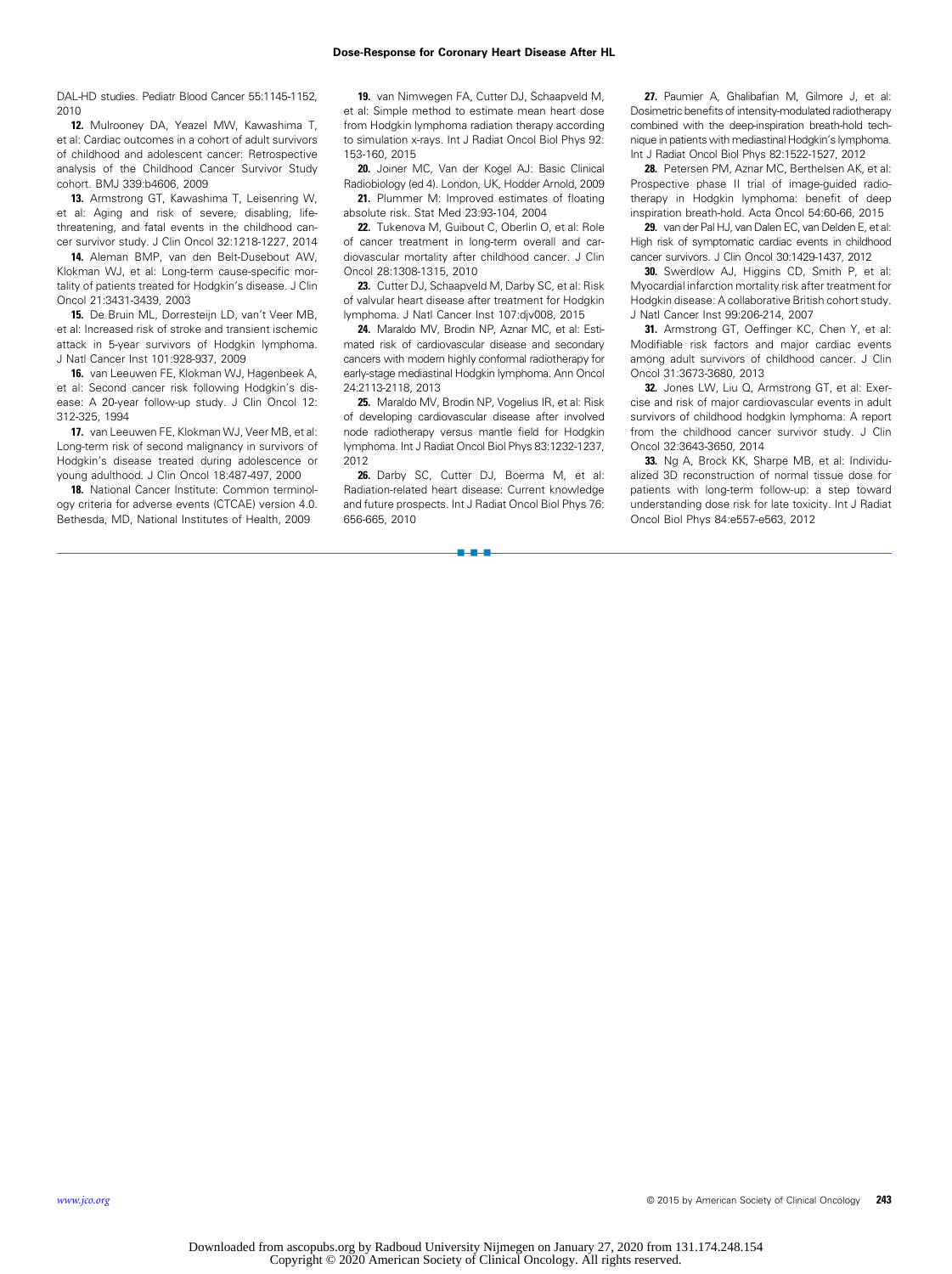#### AUTHORS' DISCLOSURES OF POTENTIAL CONFLICTS OF INTEREST

#### Radiation Dose-Response Relationship for Risk of Coronary Heart Disease in Survivors of Hodgkin Lymphoma

The following represents disclosure information provided by authors of this manuscript. All relationships are considered compensated. Relationships are self-held unless noted. I = Immediate Family Member, Inst = My Institution. Relationships may not relate to the subject matter of this manuscript. For more information about ASCO's conflict of interest policy, please refer to [www.asco.org/rwc](http://www.asco.org/rwc) or [jco.ascopubs.org/site/ifc](http://www.jco.ascopubs.org/site/ifc).

Frederika A. van Nimwegen No relationship to disclose

Michael Schaapveld No relationship to disclose

David J. Cutter No relationship to disclose

Cècile P.M. Janus No relationship to disclose

Augustinus D.G. Krol No relationship to disclose

Michael Hauptmann No relationship to disclose

Karen Kooijman No relationship to disclose

Judith Roesink No relationship to disclose

Richard van der Maazen No relationship to disclose

Sarah C. Darby No relationship to disclose

Berthe M.P. Aleman No relationship to disclose

Flora E. van Leeuwen No relationship to disclose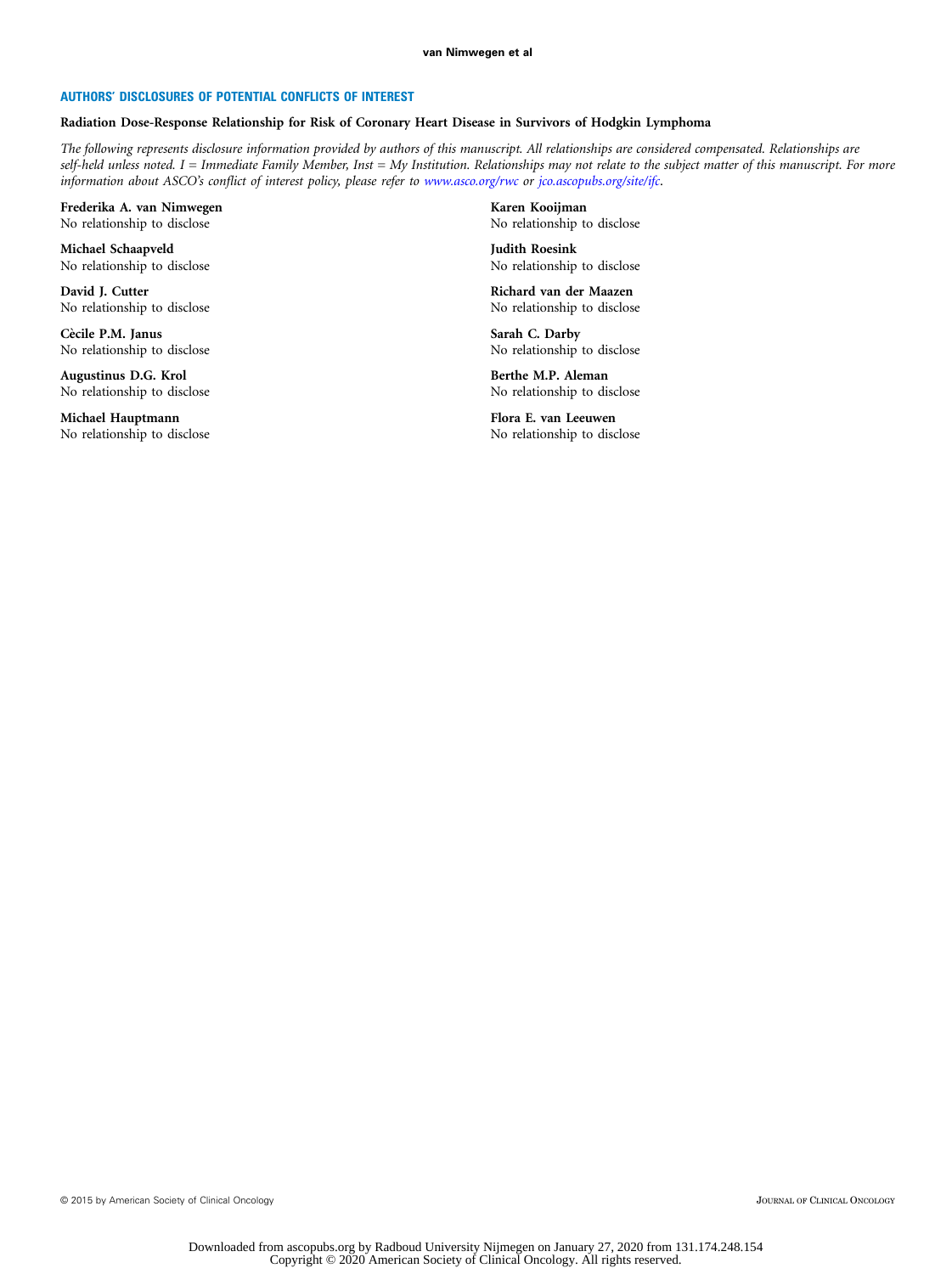### Acknowledgments

<span id="page-10-0"></span>We are grateful for all patients who were willing to participate in this study. We thank Saskia Pelders, Merian van Wouwe, Sandra Fase, Kim Kersten, Esther Janssen, Miranda Gerritsma, and Maaike van den Berg for their contributions to the collection of the data.

#### Appendix

# Grading Criteria for Coronary Heart Disease

The conditions are graded (if possible, from the available information) according to the following criteria, adapted from the Common Terminology Criteria for Adverse Events.

Ischemic or coronary heart disease (angina pectoris and myocardial infarction):

- Grade 1: Records do not confirm the diagnosis of coronary artery disease. This group includes patients with a clinical diagnosis of angina pectoris but no other supporting information.
- Grade 2: Coronary artery disease confirmed by angiogram (but no acute myocardial infarction or revascularization). Probable coronary artery disease as evidenced by ischemic ECG changes (transient ST-segment depression and or T-wave flattening/inversion), imaging studies (eg, positive stress test), or other indirect evidence (eg, letters from cardiologists to general practitioners and drug treatment).
- Grade 3: Evidence of nonfatal acute myocardial infarction, such as ECG, laboratory, or imaging report (angiogram, echocardiogram, multigated acquisition). The patient is hemodynamically stable.
- Grade 4: The same as grade 3, but hemodynamically unstable or with life-threatening consequences (eg, severe hypotension, heart failure, or ventricular fibrillation requiring emergency resuscitation or inotropic/balloon pump support). Coronary revascularization (coronary artery bypass grafting or angioplasty/stenting).

# Dosimetry Method

We outlined the cardiac contour on the Hodgkin lymphoma simulation radiographs. The percentage cardiac contour within the field (%CCWF) was estimated by dividing the surface of the cardiac contour within the field by the surface of the total cardiac contour, multiplied by 100. The %CCWF was multiplied by a correction factor of 1.12 to obtain the %CCWF.<sup>[19](#page-8-0)</sup> The prescribed radiation dose to the mediastinum was converted to the equivalent dose in 2-Gy fractions, and the alpha-beta ratio was assumed to be 2 Gv for late cardiac effects.<sup>[26](#page-8-0)</sup> The equivalent dose in 2-Gy was multiplied by the %CCWF to obtain the mean heart dose (MHD) in Gy. The MHD was multiplied by 1.10 or 1.05 for patients who received para-aortic radiotherapy with or without splenic radiotherapy, respectively.<sup>[19](#page-8-0)</sup> Patients who received para-aortic radiotherapy with or without splenic radiotherapy, but no mediastinal radiotherapy, were assigned a MHD of 4 and 2 Gy, respectively, based on previous dosimetric findings.<sup>[19](#page-8-0)</sup>

| Table A1. Characteristics of Case-Defining Events |             |      |                 |      |              |      |  |
|---------------------------------------------------|-------------|------|-----------------|------|--------------|------|--|
|                                                   | No. with AP | %    | No. with MI     | %    | Total<br>No. | %    |  |
| Total                                             | 140         | 100  | 185             | 100  | 325          | 100  |  |
| Grade                                             |             |      |                 |      |              |      |  |
| 2                                                 | $140*$      | 100  |                 |      | 140          | 43.1 |  |
| 3                                                 |             |      | 118             | 63.8 | 118          | 36.3 |  |
| 4                                                 |             |      | 36              | 19.5 | 36           | 11.1 |  |
| 5                                                 |             |      | 31              | 16.7 | 31           | 9.5  |  |
| Treatment <sup>+</sup>                            |             |      |                 |      |              |      |  |
| Drug therapy                                      | 28          | 20.0 | 34              | 18.4 | 62           | 19.1 |  |
| PCI                                               | 41          | 29.3 | 48              | 25.9 | 89           | 27.4 |  |
| CABG                                              | 54          | 38.6 | 13              | 7.0  | 67           | 20.6 |  |
| None                                              |             |      | 14 <sup>‡</sup> | 7.6  | 14           | 4.3  |  |
| <b>Unknown</b>                                    | 17          | 12.1 | 76§             | 41.1 | 94           | 28.9 |  |
| Death                                             |             |      |                 |      |              |      |  |
| Deceased at end of follow-up                      | 56          | 40.0 | 113             | 61.1 | 169          | 52.0 |  |
| Death due to cardiac cause                        | 16          | 28.6 | 56              | 49.5 | 72           | 42.6 |  |
| Death due to other malignancy                     | 11          | 19.6 | 22              | 19.5 | 33           | 19.5 |  |
| Death due to other causes                         | 7           | 12.5 | 15              | 13.3 | 22           | 13.0 |  |
| Unknown cause of death                            | 22          | 39.3 | 20              | 17.7 | 42           | 24.9 |  |

Abbreviations: AP, angina pectoris; CABG, coronary artery bypass grafting; MI, myocardial infarction; PCI, percutaneous coronary intervention. \*Of whom 95 required PCI or CABG.

†Treatment variables are not mutually exclusive.

‡Of whom 12 had grade 5 coronary heart disease.

§Of whom 16 had grade 5 coronary heart disease.